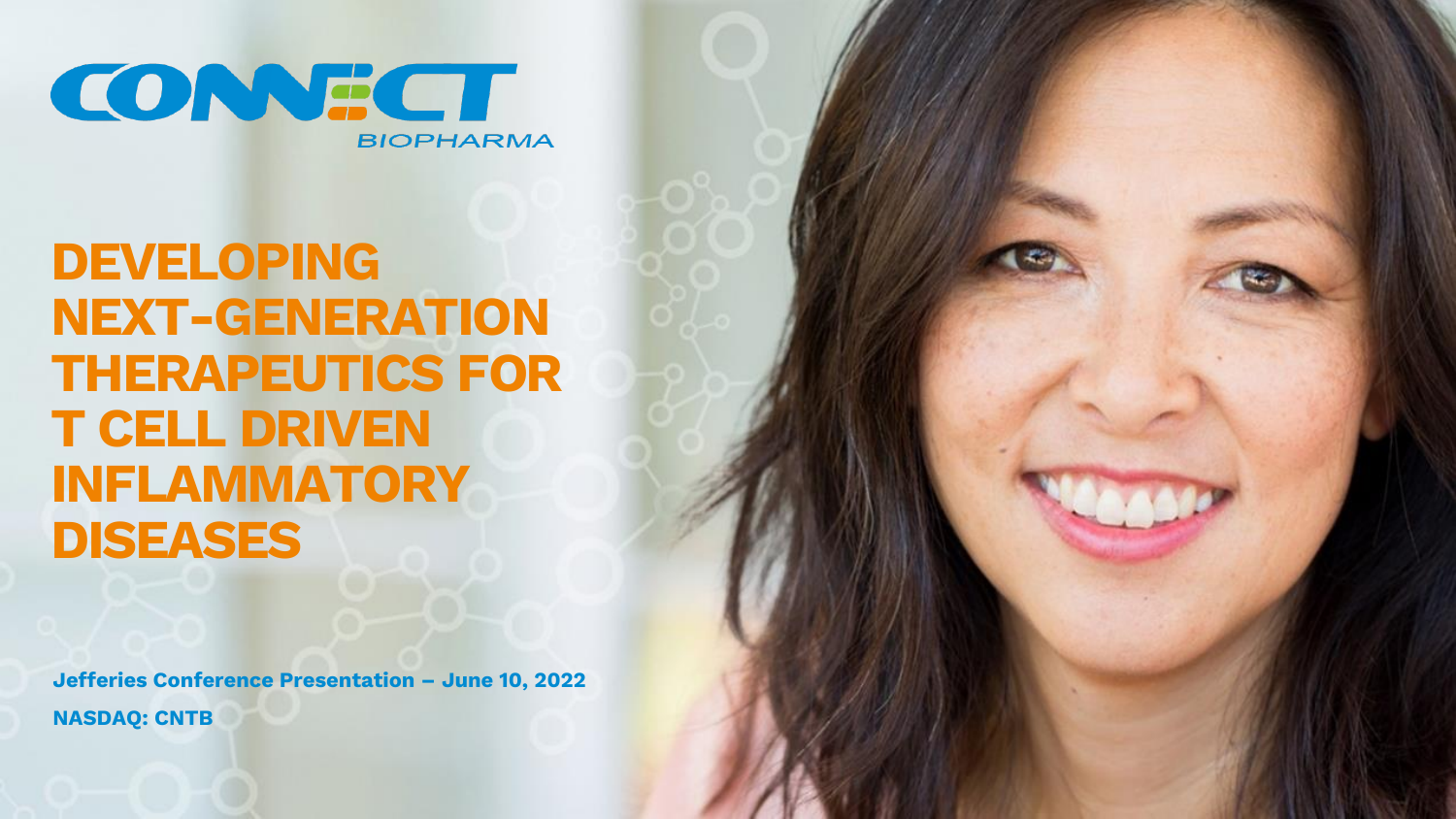# **Forward-Looking Statements <sup>2</sup>**

This presentation regarding Connect Biopharma Holdings Limited ("Connect," "we," "us" or "our") has been prepared solely for informational purposes.

Certain information contained in this presentation relates to, or is based on, studies, publications, surveys and other data obtained from third-party sources and Connect's own internal estimates and research. While we believe these third-party sources to be reliable as of the date of this presentation, we have not independently verified, and make no representation as to the adequacy, fairness, accuracy or completeness of, any informatio obtained from third-party sources. In addition, all of the market data included in this presentation involves a number of assumptions and limitations, and there can be no guarantee as to the accuracy or reliability of such assumptions. Finally, while we believe our own internal research is reliable, such research has not been verified by any independent source.

This presentation contains forward-looking statements thatinvolve substantial risks and uncertainties. All statements other than statements of historical facts contained in this presentation, including statements regarding our future financial condition, results of operations, business strategy and plans, prospective products and their potential benefits, potential product approvals, anticipated milestones, expected data readouts, research a development plans and costs, timing and likelihood of success, objectives of management for future operations, future results of anticipated product development efforts and adequacy of existing cash to fund operations, as well as statements regarding industry trends, are forward-looking statements. Forward-looking statements can be identified by words such as: "anticipate," "believe," "contemplate," "continue," "could," "estimate," "expe "intend," "may," "plan," "potential," "predict," "project," "should," "target," "will," or "would" or the negative of these terms or other similar expressions. The forward-looking statements in this presentation are only p have based these forward-looking statements largely on our current expectations and projections about future events and trends that we believe may affect our financial condition, results of operations, business strategy and financial needs. These forward-looking statements are inherently subject to a number of risks, uncertainties and assumptions, some of which cannot be predicted or quantified and some of which are beyond our control, including, among other things: the ability of our clinical trials to demonstrate safety and efficacy of our product candidates, and other positive results; our ability to obtain and maintain regulatory approval of product candidates; existing regulations and regulatory developments in the United States, the PRC, Europe and other jurisdictions; uncertainties regarding the interpretation and enforcement of PRC laws, rules and requlations; risks associated with the COVID-19 outbreak, which has and may continue to materially and adversely impact our business, preclinical studies and clinical trials; our plans and ability to obtain, maintain, prot and enforce our intellectual property rights and our proprietary technologies, including extensions of existing patent terms where available; our continued reliance on third parties to conduct additional clinical trials of product candidates, and for the manufacture of our product candidates for preclinical studies and clinical trials; and the degree of market acceptance of our product candidates by physicians, patients, healthcare payors and others in the medical community. These risks are not exhaustive.

The inclusion of forward-looking statements should not be regarded as a representation by Connect that any of its expectations, projections or plans will be achieved. Actual results may differ from those expectations, projections or plans due to the risks and uncertainties inherent in Connect's business and other risks described in Connect's filings with the SEC. Further information regarding these and other risks is included under the heading "Risk Factors" in Connect's periodic reports filed with the SEC, including Connect's Annual Report on Form 20-F filed with the SEC on March 31, 2022, and its other reports which are available from the SEC's website (www.sec.gov) and on Connect's website (www.connectbiopharm.com) under the heading "Investors."

New risk factors emerge from time to time and it is not possible for our management to predict all risk factors, nor can we assess the impact of all factors on our business or the extent to which any factor, or combination of factors, may cause actual results to differ materially from those contained in, orimplied by, any forward-looking statements. You should not rely upon forward-looking statements as predictions of future events. Although we believe that the expectations reflected in the forward-looking statements are reasonable, we cannot quarantee future results, levels of activity, performance or achievements. Except as required by law, we undertake no obligation to update publicly any forward-looking statements for any reason after the date of this presentation.

In addition, statements that "we believe" and similar statements reflect our beliefs and opinions on the relevant subject. These statements are based upon information available to us as of the date of this presentation, an while we believe such information forms a reasonable basis for such statements, such information may be limited or incomplete, and our statements should not be read to indicate that we have conducted an exhaustive inquiry into, or review of, all potentially available relevant information. These statements are inherently uncertain and investors are cautioned not to unduly rely upon these statements.

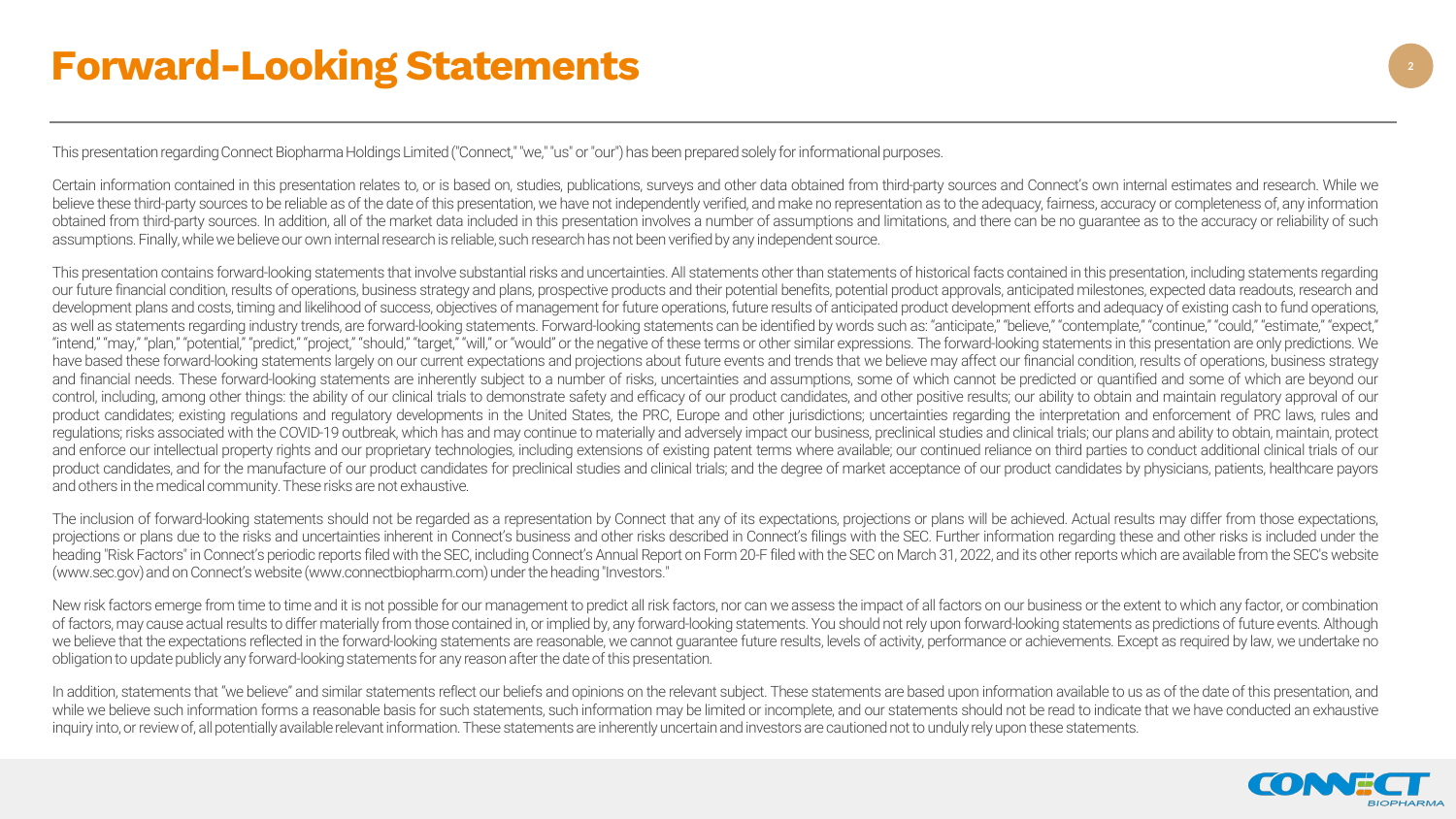| <b>Large</b>                                             | Targeting inflammatory diseases (dermatology, gastroenterology, respiratory) with high unmet need                                                                                                                                                                     |  |  |  |  |
|----------------------------------------------------------|-----------------------------------------------------------------------------------------------------------------------------------------------------------------------------------------------------------------------------------------------------------------------|--|--|--|--|
| <b>Opportunity</b>                                       | representing multi-billion-dollar global market opportunities                                                                                                                                                                                                         |  |  |  |  |
| <b>Late-Stage</b><br><b>Pipeline</b>                     | <b>CBP-201</b> : Interleukin-4-receptor alpha (IL4R $\alpha$ ) blocker (China Phase 2/3 Pivotal/Planning Global Phase 3)<br><b>CBP-307</b> : Sphingosine 1-phosphate-1 (S1P1) modulator<br><b>CBP-174</b> : Peripherally acting histamine-3 receptor (H3R) antagonist |  |  |  |  |
| <b>Potential</b><br><b>Regulatory</b><br><b>Approval</b> | CBP-201: Potential first product approval for AD in China as soon as 2025; Planning Phase 3 for AD outside<br>of China; asthma trial opens door to additional Type II disease indications                                                                             |  |  |  |  |
| <b>Strong Cash</b>                                       | \$267.7 million USD in cash and cash equivalents at December 31, 2021, expected to fund operations into at                                                                                                                                                            |  |  |  |  |
| <b>Position</b>                                          | least the second half of 2023                                                                                                                                                                                                                                         |  |  |  |  |
| <b>Multiple</b>                                          | Completed US FDA and China CDE discussions for CBP-201; 3 additional read outs anticipated by end of                                                                                                                                                                  |  |  |  |  |
| <b>Catalysts</b>                                         | H1 2023 across 3 disease indications                                                                                                                                                                                                                                  |  |  |  |  |



**3**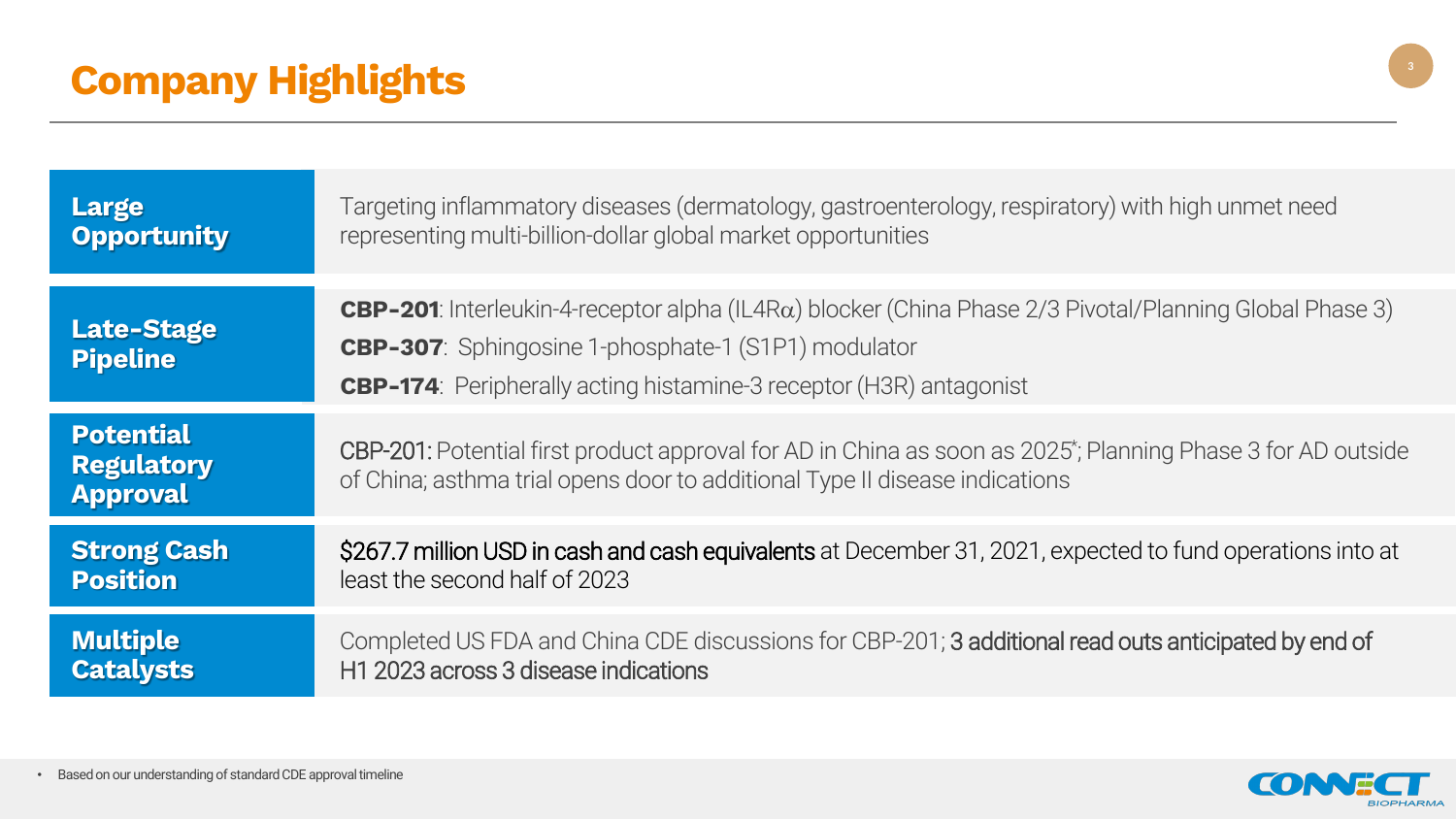## CBP-201

- Confirmed trial design of ongoing Phase 2/3 pivotal AD study with China CDE; topline data on track for 1H '23; potential approval in China as soon as 2025\*
- Completed US FDA End of Phase 2 mtg for AD, enabling partnership discussions; planning Phase 3 global program
- Initiated Global Phase 2 trial in asthma, laying groundwork for additional indications; topline data on track for 1H '23

## CBP-307

Confirmed proof of mechanism and met potential registrational endpoint of Clinical Remission<sup>\*\*</sup> in Phase 2 trial, enabling partnership discussions

#### CBP-174

Topline data for Phase 1 trial in pruritus associated with AD on track for 2H '22

• Based on our understanding of standard CDE approval timeline

CBP-307 2.0mg achieved Clinical Remission based on both the complete and adapted Mayo Scores, which has been accepted by the FDA as the primary endpoint in clinical trials that have supported prior approvals for treatments of UC.

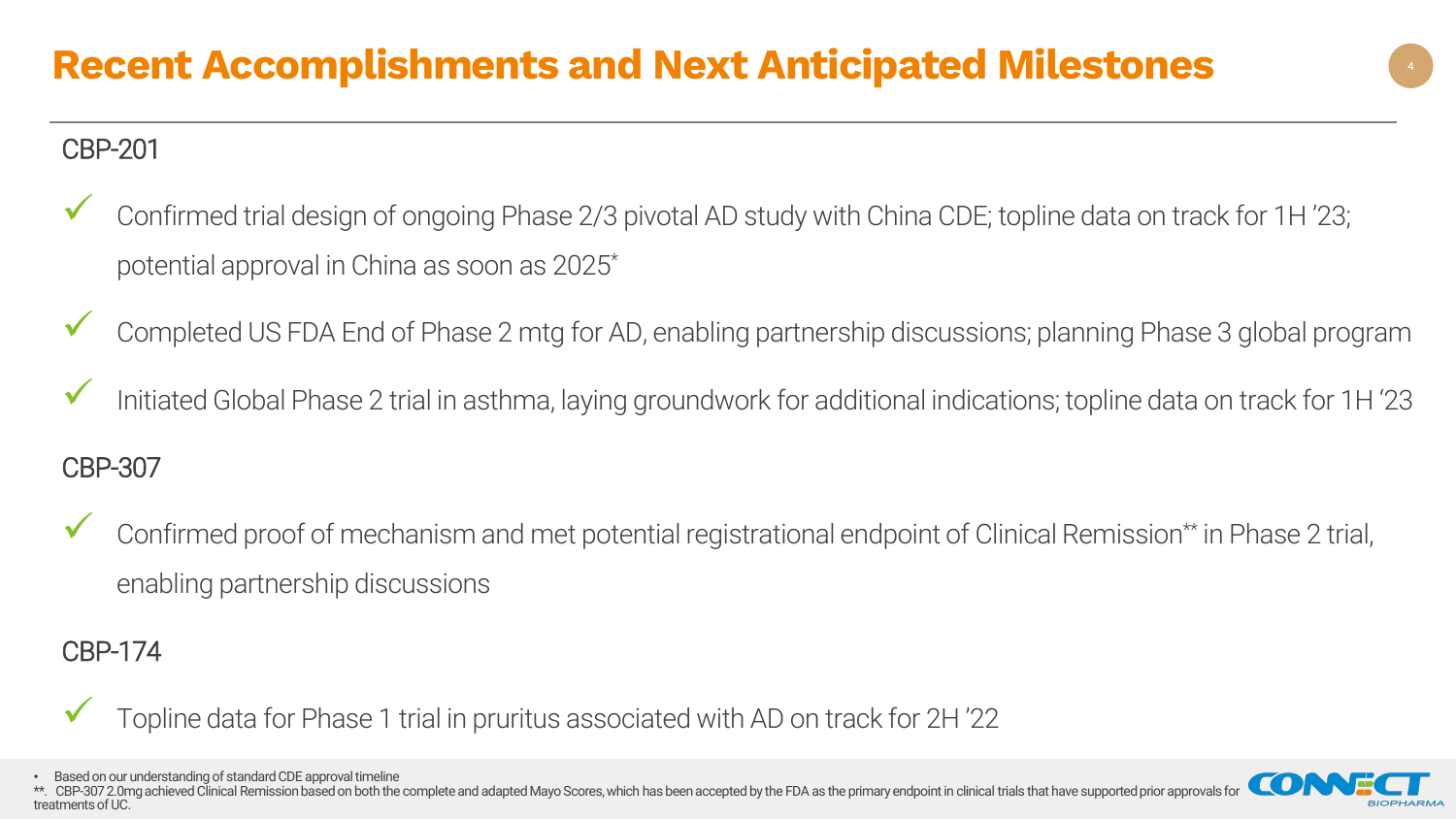#### **Connect Biopharma has Global Development & Commercialization Rights to all Product Candidates**

|                                                                                          | <b>INDICATION</b>                     | <b>PRECLINICAL</b> | <b>PHASE 1</b> | <b>PHASE 2</b> | <b>PHASE 3/Registrational</b> | <b>NEXT ANTICIPATED</b><br><b>MILESTONE</b>                          |
|------------------------------------------------------------------------------------------|---------------------------------------|--------------------|----------------|----------------|-------------------------------|----------------------------------------------------------------------|
| <b>CBP-201</b><br>Antibody targeting<br>IL-4Ra cytokine receptor<br>(Th2 cell modulator) | Atopic Dermatitis (AD) - China Trial  |                    |                |                |                               | Report pivotal study top-<br>line in 1H'2023                         |
|                                                                                          | Atopic Dermatitis (AD) - Global Trial |                    |                |                |                               | Initiate Global Ph3 in<br>2H'2022                                    |
|                                                                                          | Asthma                                |                    |                |                |                               | Report Ph2 top-line in<br>1H'2023                                    |
| <b>CBP-307</b><br>Small molecule<br>targeting S1P1<br>(Th1 cell modulator)               | Ulcerative Colitis (UC)               |                    |                |                |                               | Complete maintenance<br>phase on UC trial in<br>2H'2022. Seek        |
|                                                                                          | Crohn's Disease (CD)*                 |                    |                |                |                               | partnerships to advance<br>into future trials for both<br>UC and CD. |
| <b>CBP-174</b><br>Peripherally restricted<br>H3 receptor antagonist                      | Pruritus associated with AD           |                    |                |                |                               | Report Ph1 top-line data<br>in 2H'2022                               |

\* Phase 2 trial ended early due to COVID-19-related enrolment challenges. Future clinical development plans to be determined upon completion of Ph2 UC trial.